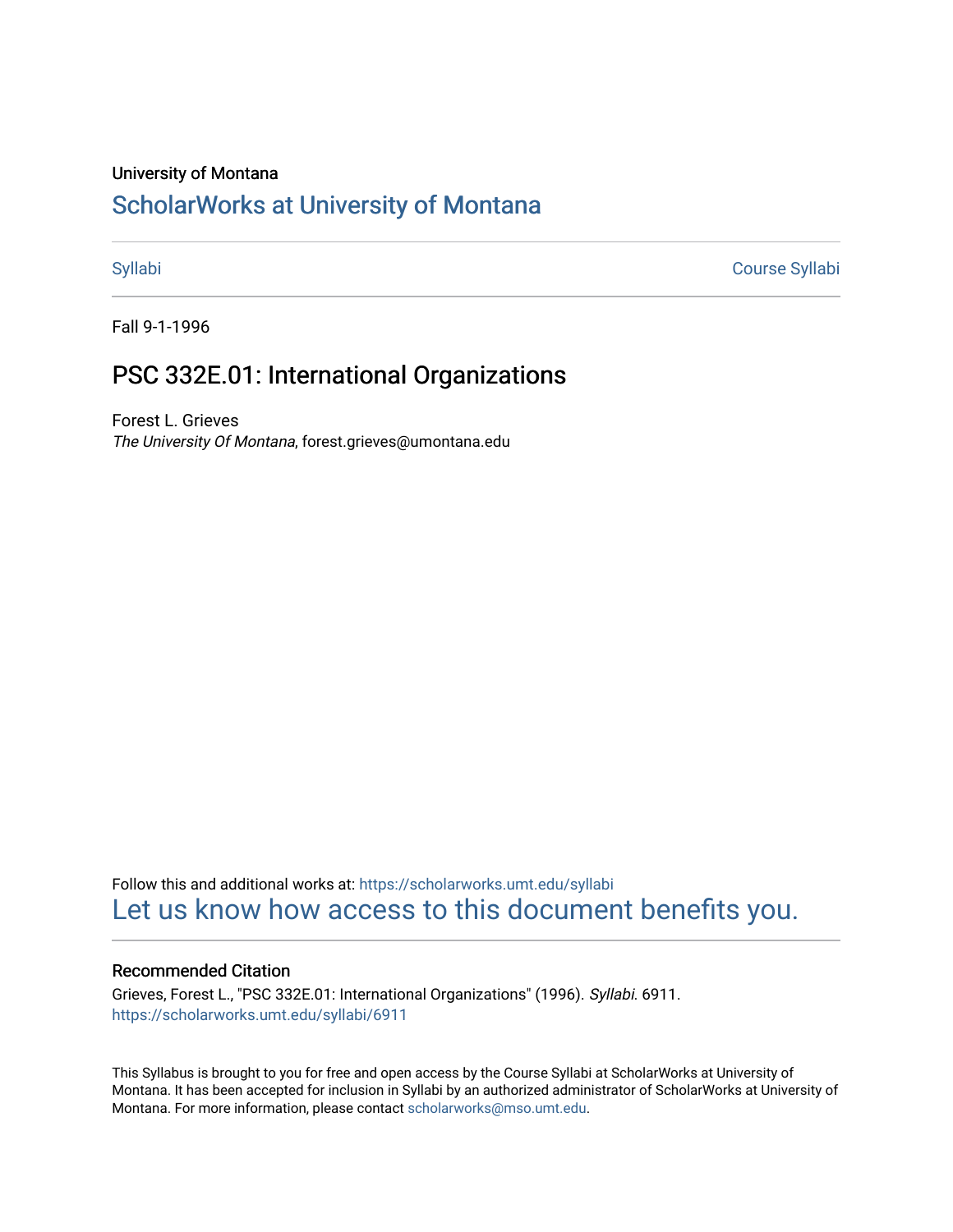#### UNIVERSITY OF MONTANA Department of Political Science

Political Science 332E International Organizations Fall Semester, 1996 F.L. Grieves Office: LA 348 Hrs.:

### International Organizations

- 1. Text: Robt. Riggs & Jack Plano, The United Nations: International Organization and World Politics (2nd ed.), David Wood & Birol Yeşilada, Emerging Eurooean Union, and Kate Turabian, A Manual for Writers (5th ed.)
- 2. Exams: Midterm (100 points) Wed., Oct. 16: Final (100 points) Wed, Dec. 18 (8:00-10:00)
- 3. Research Paper: (to be explained in class) Topic picked by: Oct. 4 (Fri); Paper Due: Oct. 21 (Mon.); Paper collected: Oct. 25 (Fri). Paper (10-15<br>pages, including Endnotes and Bibliography; double-spaced, typed) collected at BEGINNING of class. Late papers will <u>NOT</u> be graded.<br>Submission of a paper, however, is required to receive a grade in the class. Oral discussion dates announced after papers handed in.
- 4. References: Basic information about the United Nations can be found in the following periodicals: International Counciliation, International Organization, Annual Review of UN Affairs, UN Chronicle (Formerly UN Revjew), & UN Yearbook.

#### Course Outline **Course Course Course** Course in the Reference

- I. Background<br>
a. Nature of the State & Intl. Relations<br>
R&P, Ch. 1 Nature of the State & Intl. Relations l) the State & human values
	- b. Development of Intl. organization
	- c. League of Nations
- II. The United Nations R&P, Ch. 2 (17-29,
	- a. Establishment & Constitutional Framework 36-41), Ch. 3 1) allocating values at the global level<br>General Assembly
	- b. General Assembly<br>
	1) Membership, Organization, Functions UN Charter, Preamble<br>
	c. Representation of "Red China" Ch. 1-4, 16-19
	- c. Representation of "Red China"
	- d. Parliamentary Diplomacy/Prob. of Voting
	- e. Financial Crisis: what is a state's "fair share of the U.N. budget?

# III. Maintenance of Intl. Peace & Security R&P, Ch. 2 (29-32, a. Security Council 35-36, Ch. 5, 6, 7

- 1) Membership, Organization, Functions
	- 2) Collective Security & Enforcement UN Charter, Ch. 5-<br>Action 8, 14
	- 3) Veto/"Uniting for Peace" Resolution
	- 4) Peacekeeping

 $35-36$ , Ch. 5, 6, 7

8, 14